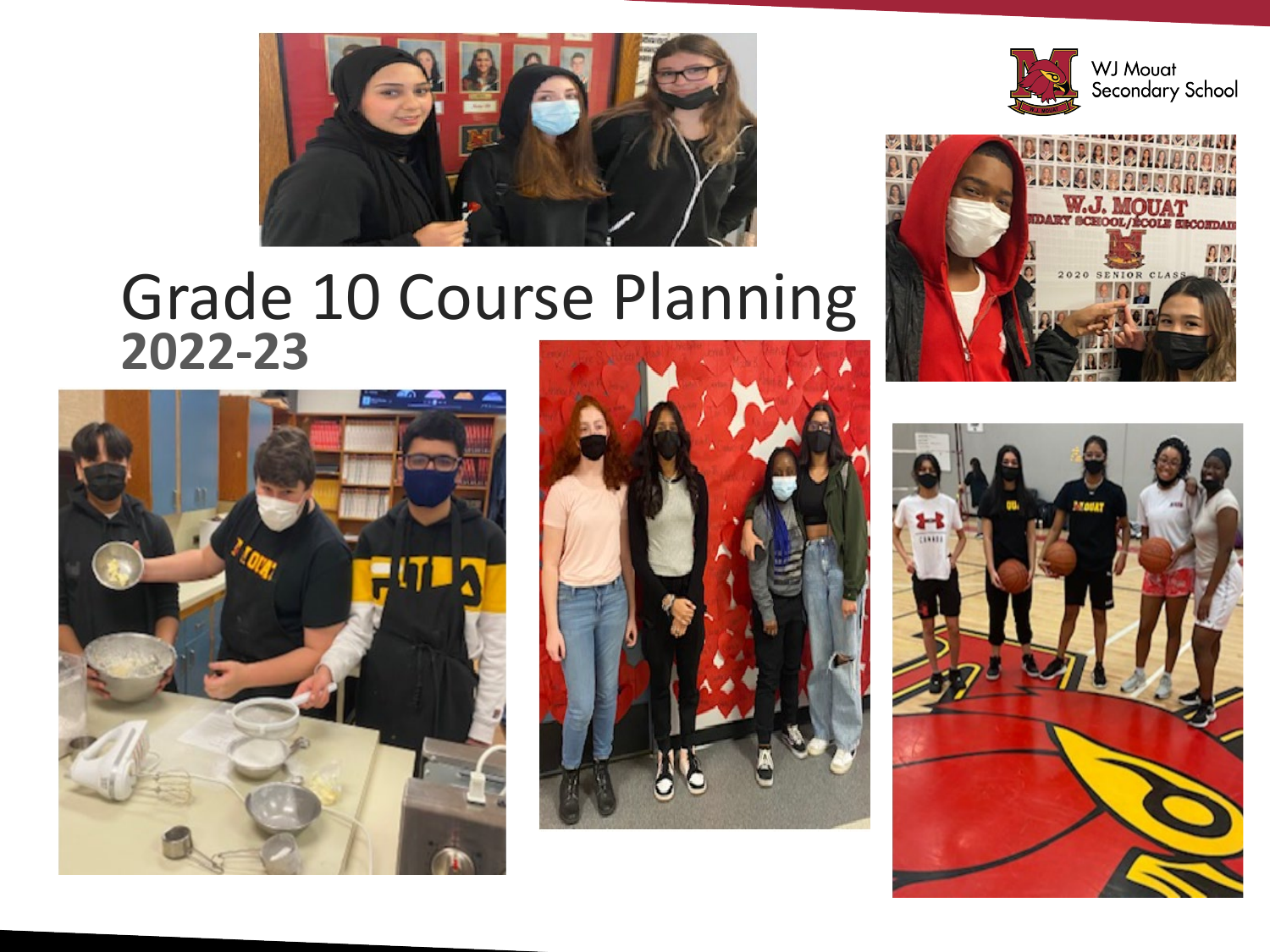

## Grade 9 courses that I must pass first:

- English 9
- Math 9 / Mathématiques 9
- Social Studies 9 / Sciences humaines 9
- Science 9
- Physical Health Education 9 / Éducation physique et santé 9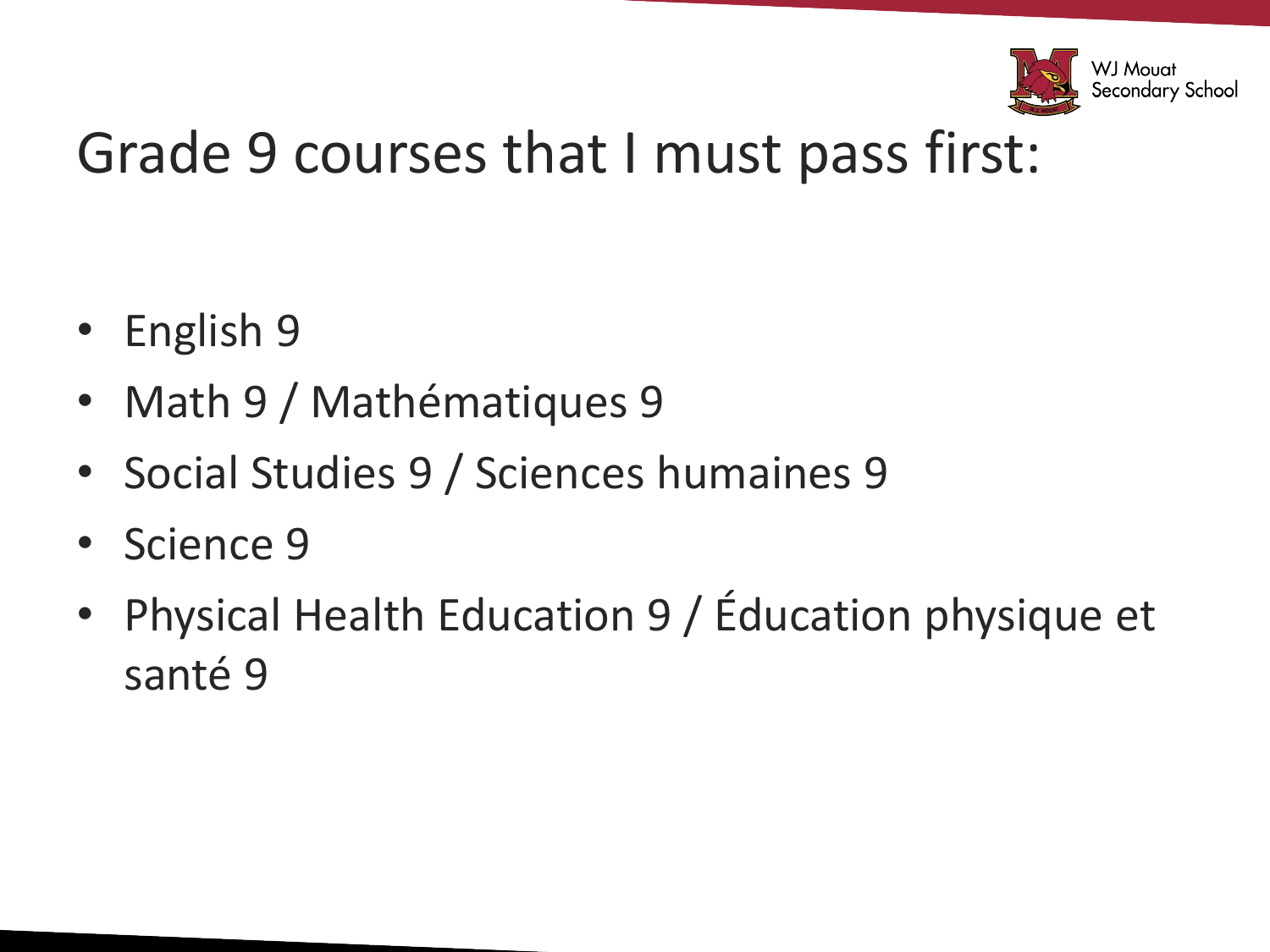

## What do I do if I failed any of these?

- Repeat the course at W.J Mouat
- Repeat the course at summer school if the course is offered (usually only Math 9 is offered)
- If you know that you failed one of these courses in Semester 1, you must sign up for that course when you are selecting courses for next year

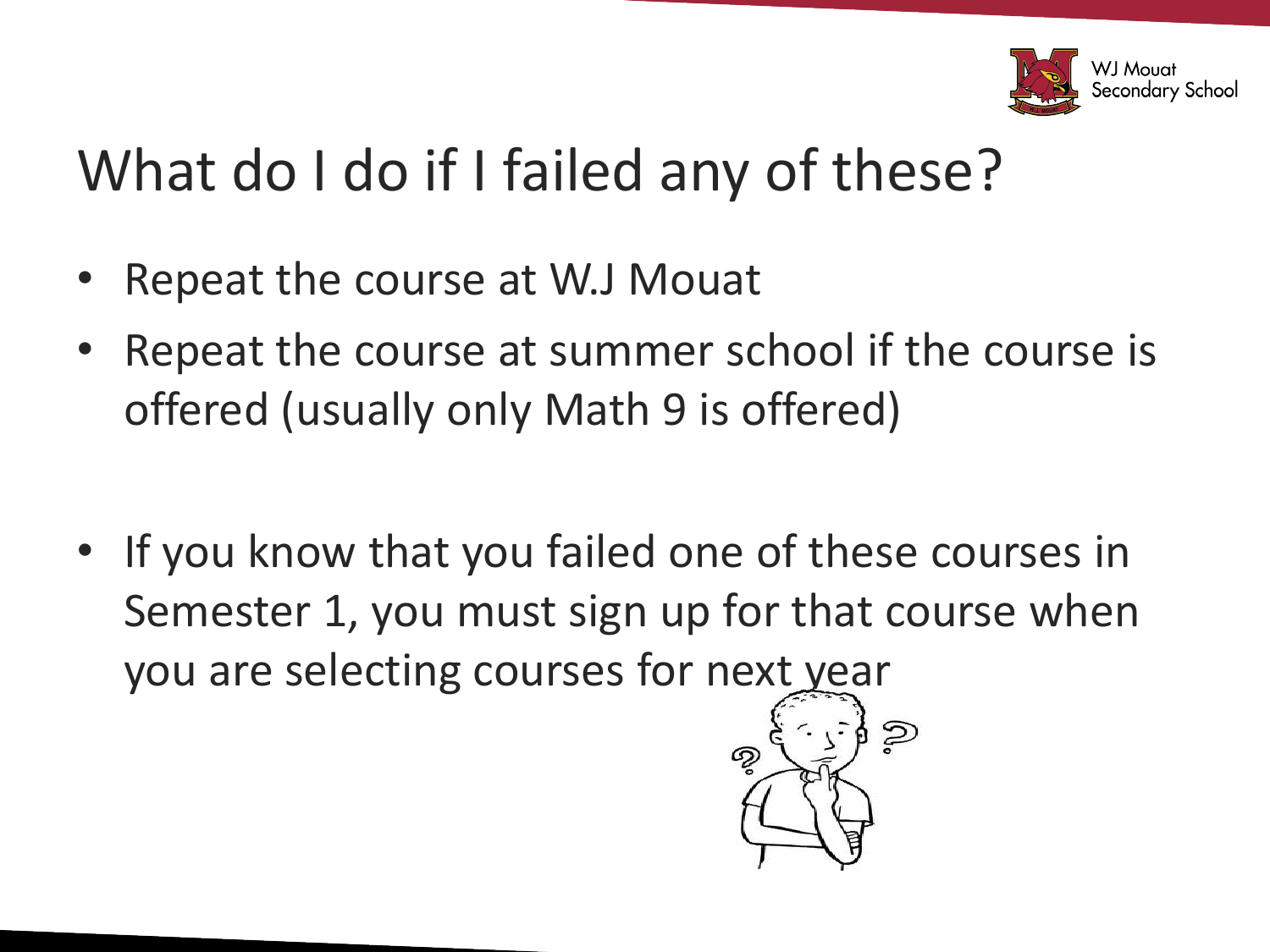

### **Grade 10 course requirements:**

- Literary Studies / Composition 10 (English 10)
- A Math 10: Workplace 10 or Foundations & Precalculus 10
- Social Studies 10 or Sciences humaines10
- Science 10
- 
- Career Life Education 10 or Éducation à la vie professionnelle 10
- Physical Health Education 10
- 2 electives or FRAL 10 + one elective for FI students
- +Numeracy 10 and Literacy 10 Assessment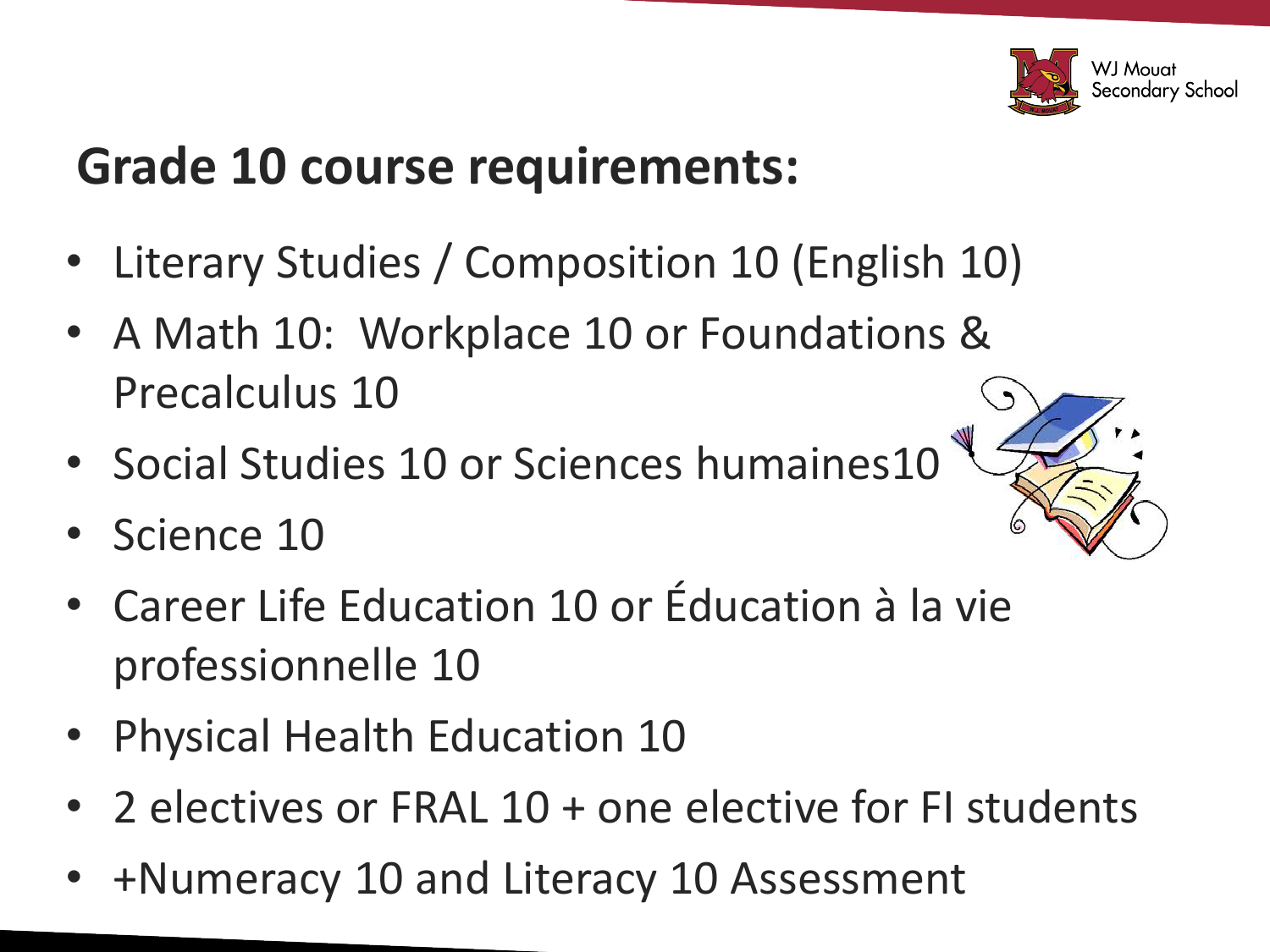

#### **Fine Arts / Applied Skills and Second Language**

- You must pass one Fine Art (Music, Art, Drama) **or** Applied Skills course (Business, Drafting, Foods, Textiles, Metal, Wood, Power Technology, Electronics and Robotics) at the grade 10, 11, **or** 12 level before you graduate*. Languages, Fitness & Conditioning, Outdoor Ed., PE, Student Leadership, Work experience and Journalism do NOT count as a Fine Art or App.Skill credit*
- A second language **is NOT required for graduation** but some post-secondary institutions do require a second language up to grade 11 for entrance (SFU, UBC). This means taking French 9, 10, 11 or German Intro 11, German 11 at Mouat or…
- If you speak and write French, Punjabi, Spanish, Japanese, Mandarin, or Korean you can get a language 11 or 12 credit by writing the Language Challenge exam through the Delta School District when you are in grade 11 or 12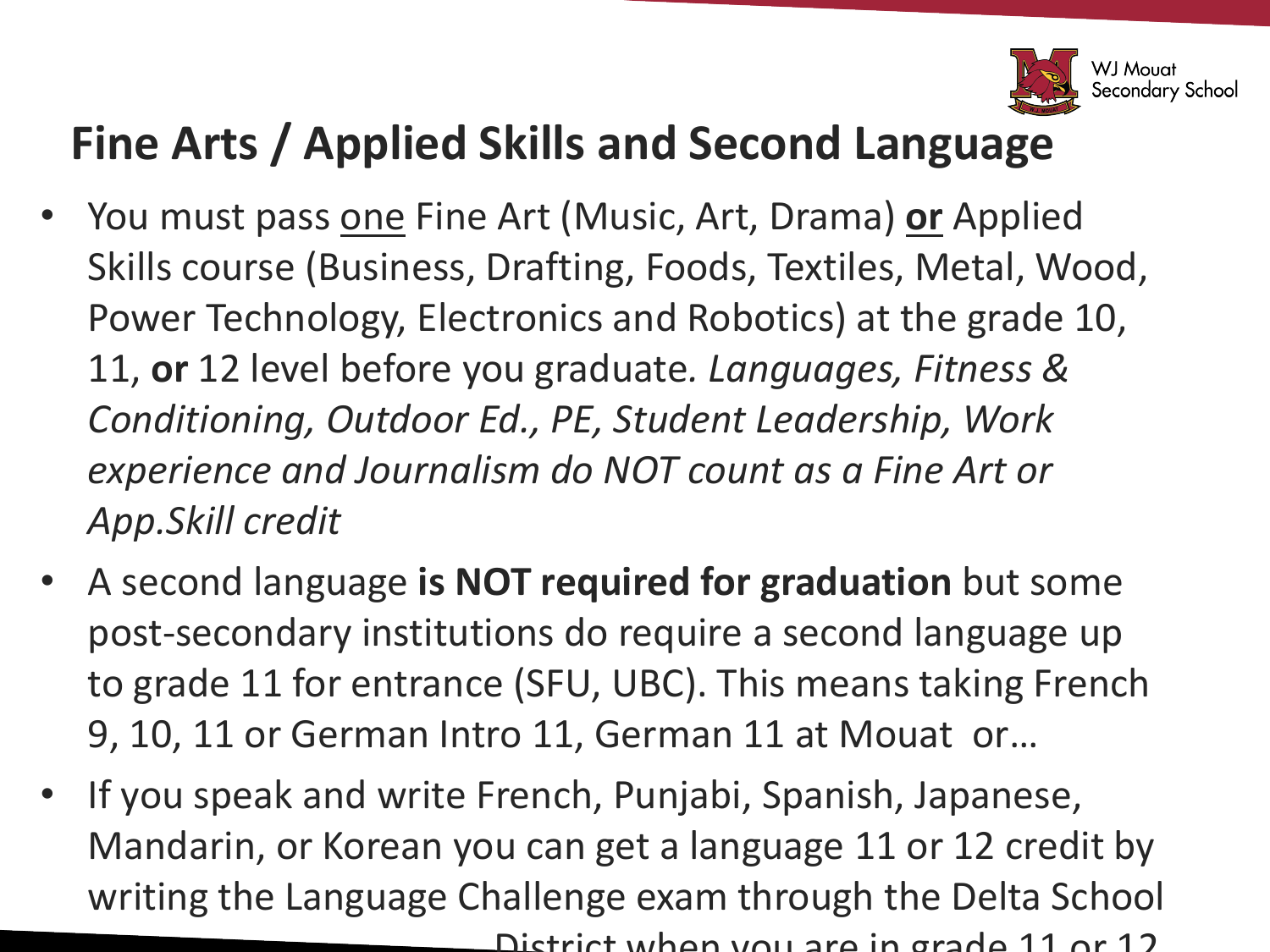# Choosing electives



- It is critical that you take the time go on to the W.J Mouat website under Student Services (Course Planning, Course Selection Guide) and read the descriptions for each of the courses that you are interested in taking to ensure that: you have the prerequisite course and % necessary for success, the course content interests you
- You should be choosing your electives based on personal interests and passions, applicability to future career, or to satisfy requirements for post-secondary
- The choices you make now are important. Course changes are always offered but are limited by space so you may not be able to change. Do your research and choose wisely!



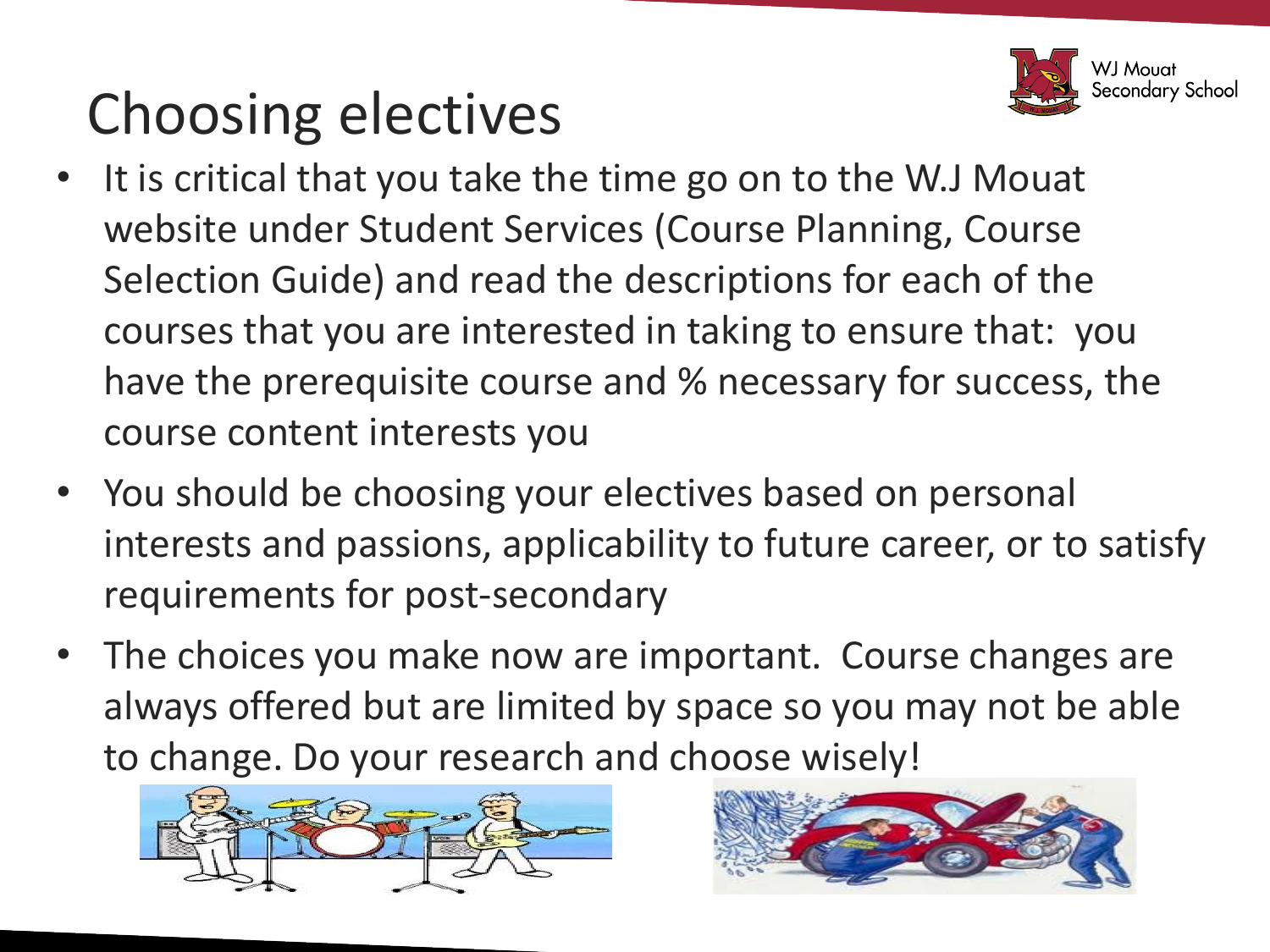

# Thinking ahead to grade 11 :

• If you want to take academically rigorous courses in grade 11, your performance in grade 10 does matter! Most postsecondary institutions will look at your gr. 11 marks.

Examples of required prerequisites:

- Precalculus Math 11: 60 % in Foundations & Precalc. 10
- Chemistry 11: 67% in Foundations 10, 73 % in Science 10
- Physics 11: 67% Foundations 10, 67 % in Science 10
- Life Science 11: 73% in Science 10

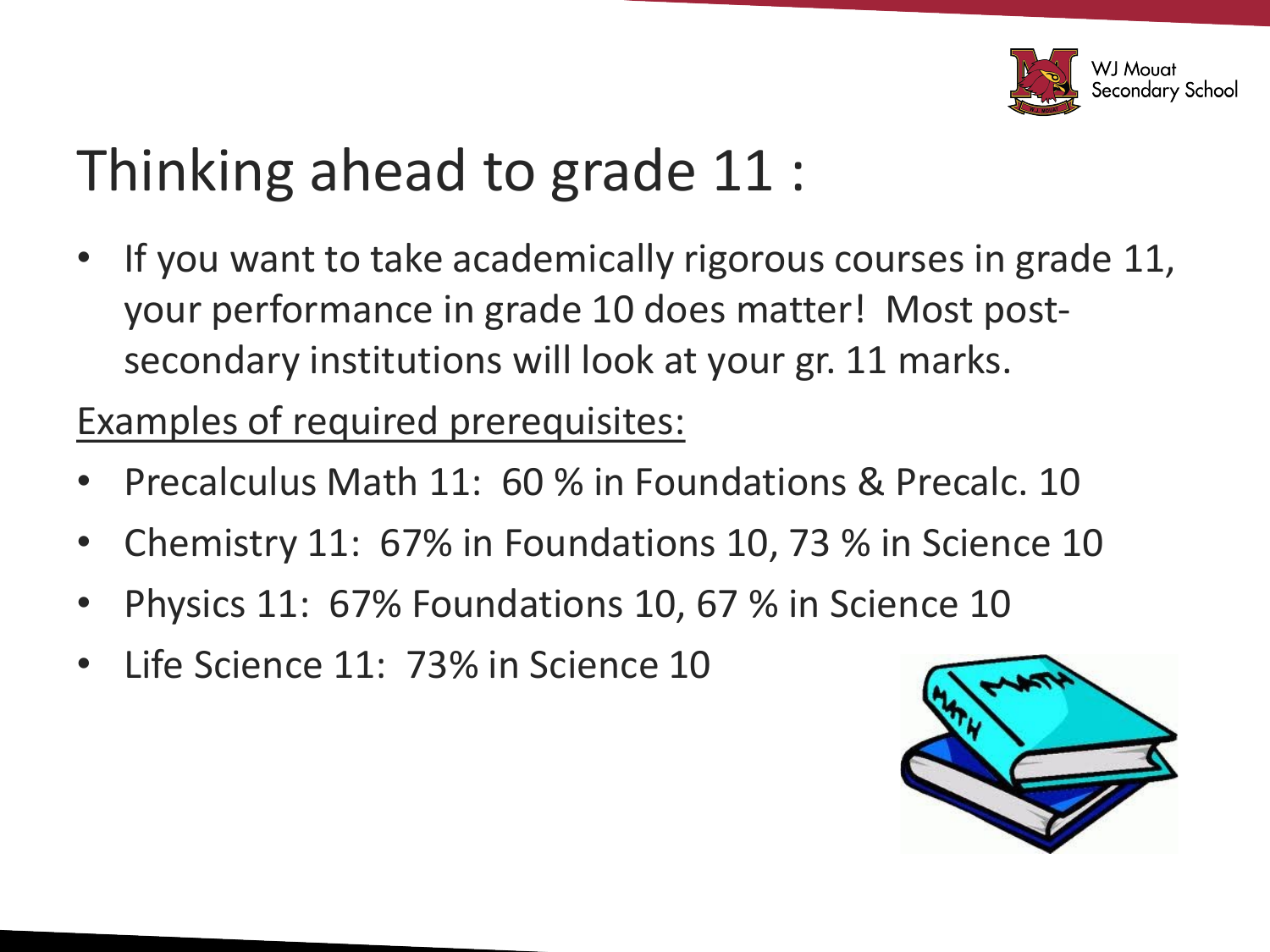### Next steps:



- Read course descriptions on the school website
- Discuss course selections with your parent/guardian
- Log in to the Myeducation portal using your pupil number and password (same one that you use to see your timetable) If you have problems, email: sherri.draayers@abbyschools.ca
- Click on **My Info,** then **Requests**, click at least 8 courses and 2 alternates, click **Post** to save
- Select and post your courses by **Feb. 24, 2022**